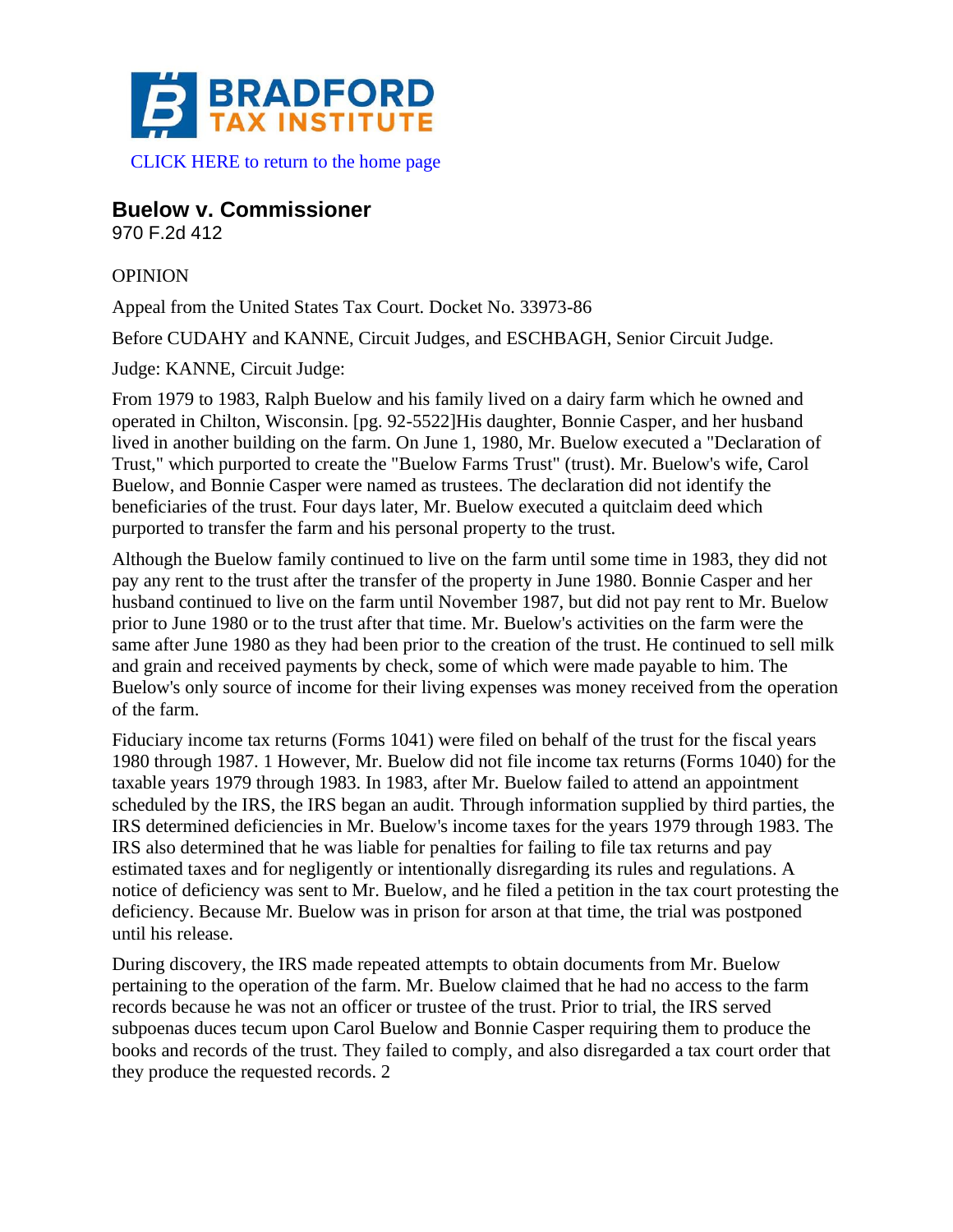At trial, Mr. Buelow called no witnesses, presented little evidence, and testified only briefly. He testified that he did not control the trust or receive income from the trust, but did not testify about the farm income or expenses for the years at issue. The IRS called the investigating IRS agent, Carol Buelow and Bonnie Casper as witnesses. In a memorandum opinion, the tax court found that Mr. Buelow had refused to present any credible evidence or testimony to support his petition, and that he had failed to offer evidence as to his income from 1979 to 1983. The court also found that Mr. Buelow's testimony and the testimony of his family was vague and contradictory. When asked about the records of the trust, Mr. Buelow contended that he had no control over them, even though his wife and daughter were the purported trustees. Carol Buelow and Bonnie Casper did not bring the records to the trial, and Carol Buelow would not answer certain questions on the basis that she was subpoenaed as an individual and not as a trustee. She acknowledged, however, that she possessed the farm records. The court concluded that Mr. Buelow had acted in concert with his wife and daughter to deny the IRS and the court access to pertinent evidence concerning the income of the farm.

Additionally, the tax court found that the trust did not comply with the requirements of state law because there was no bona fide intent to create a trust and because the beneficiaries were not identified. The court noted that Mr. Buelow continued to work in the same capacity on the farm after its purported transfer to the trust as he had before that time, that checks from the sale of milk and grain continued to be issued in his name, that although Mr. Buelow stated that he received no income from his work on the farm he was not otherwise employed, and that distributions were not made by the trust to any beneficiaries. 3 Accordingly, the [pg. 92- 5523]court determined that the evidence did not support Mr. Buelow's contention that the trust was created for the benefit of the beneficiaries but instead established that Mr. Buelow continued to control the purported trust and that the trustees merely acted as his agents.

Finally, the tax court found that the quitclaim deed used to transfer the property to the trust was insufficient to establish what property was actually transferred. The court held that the trust was a sham which should be disregarded for federal tax purposes and concluded that the income generated from the farm was taxable to Mr. Buelow. 4 See Schulz v. Commissioner, 686 F.2d 490 [ 50 AFTR2d 82-5562] (7th Cir. 1982). The court also sustained the deficiencies as determined by the IRS, upheld the penalties imposed by the IRS for negligence and failure to file returns and to pay estimated taxes, and imposed damages against Mr. Buelow in the amount of \$5,000 under §6673 of the Internal Revenue Code on the basis that his petition was frivolous and that his purpose in bringing the action was to delay the payment of taxes. Mr. Buelow appeals and we affirm. 5

[1] Mr. Buelow does not contest the tax court's findings that the trust was a sham and that the income generated by the farm is taxable to him. He asserts, however, that the deficiencies determined by the IRS were arbitrary and excessive because the IRS failed to allow deductions for expenses incurred in operating the farm. 6 Rule 142 of the tax court states that the burden of proof in a tax court proceeding is on the petitioner. Hintz v. Commissioner, 712 F.2d 281, 286 [ 52 AFTR2d 83-5554] (7th Cir. 1983). Tax determinations made by the Commissioner are presumed to be correct, and specific evidence to support a claimed deduction is necessary to refute this presumption. Id.; United States v. General Dynamics Corp., 481 U.S. 239, 245, 107 S. Ct. 1732, 1737 [ 59 AFTR2d 87-899] (1987); Portillo v. Commissioner, 932 F.2d 1128, 1133 [ 67 AFTR2d 91-1149] (5th Cir. 1991); Colonial Savings Ass'n & Subsidiaries v. Commissioner, 854 F.2d 1001, 1006 [ 62 AFTR2d 88-5420] (7th Cir. 1988), cert. denied, 489 U.S. 1090, 109 S. Ct. 1556 (1989); Pfluger v. Commissioner, 840 F.2d 1379, 1382 [ 61 AFTR2d 88-857] (7th Cir.), cert. denied, 487 U.S. 1237, 108 S. Ct. 2906 (1988); Gatlin v. Commissioner, 754 F.2d 921, 923 [ 55 AFTR2d 85-1029] (11th Cir. 1985). The tax court's determination that a taxpayer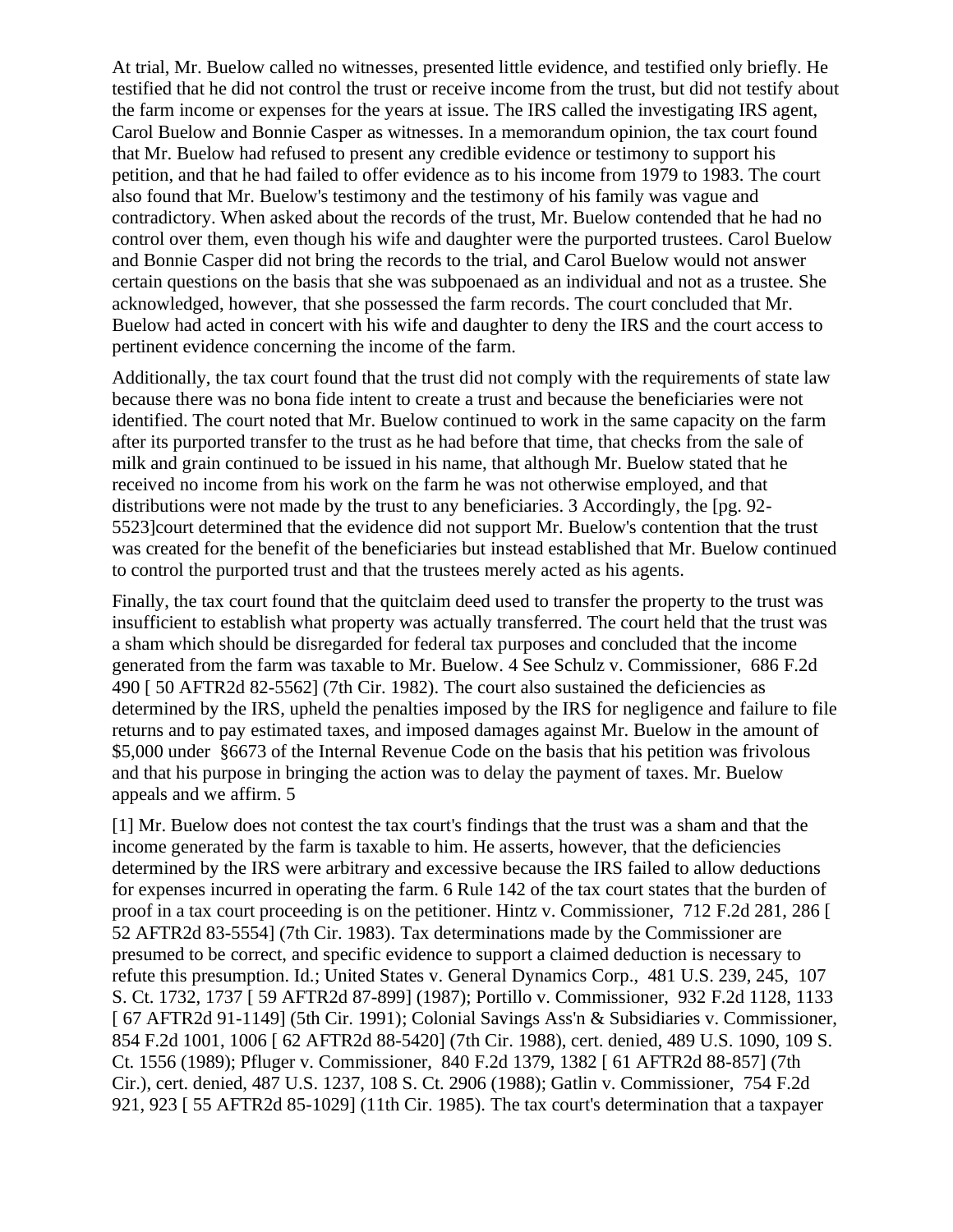has failed to come forward with sufficient evidence to support a deduction is a factual finding subject to reversal only if found to be clearly erroneous. Sandvall v. Commissioner, 898 F.2d 455, 458 [ 66 AFTR2d 90-5065] (5th Cir. 1990).

Mr. Buelow failed to present evidence to the tax court which would entitle him to any deductions for farm expenses beyond those determined by the IRS from information supplied by third parties. The tax court did not believe that Mr. Buelow was unable to obtain the farm records from his wife and daughter (the trustees), and, although he operated the farm during the years at issue, he failed to present any testimony regarding the amount of expenses incurred in the operation of the farm. Mr. Buelow's argument that the IRS erred in failing to request the farm records from his wife and daughter until the time of trial has no merit. The IRS considered the trust to be a sham; therefore, the IRS sought the farm records from Mr. Buelow as operator of the farm. It is irrelevant that the records were not in his possession. [pg. 92-5524]

Further, Mr. Buelow did not question his wife and daughter about the farm expenses at trial. The tax court was under no obligation to guess as to the amount of the farm expenses. See Pfluger, 840 F.2d at 1386 (court refused to guess amount of expenses taxpayer could have deducted where taxpayer failed to prove expenditures); Lerch v. Commissioner, 877 F.2d 624, 627-29 [ 64 AFTR2d 89-5085] (7th Cir. 1989) (refusing to apply rule of Cohan v. Commissioner, 39 F.2d 540 [ 8 AFTR 10552] (2d Cir. 1930), that a court may make estimations when some evidence is offered, where taxpayer could have but failed to present evidence to support the claimed deductions).

Mr. Buelow's suggestion that he was excused from his burden of proof because the records were possessed by a third party is unconvincing. The tax court reasonably found that Mr. Buelow had acted in concert with his wife, who possessed the records, to deny the IRS and the court access to the records.

[2] Mr. Buelow also maintains that the tax court incorrectly sustained the penalty imposed by the IRS under §6651 of the Internal Revenue Code, 26 U.S.C. §6651. Section 6651 imposes additions to tax for the failure to file an income tax return when due unless it is shown that such failure is due to reasonable cause and not due to willful neglect. The amount of the penalty is 5% of the amount of the tax required to be reported on the return for each month the return remains unfiled up to a maximum penalty of 25%. See 26 U.S.C. §6651(a). Taxpayers bear the burden of proving that additions to tax are improperly determined. Pollard v. Commissioner, 786 F.2d 1063, 1067 [ 57 AFTR2d 86-1175] (11th Cir. 1986).

Mr. Buelow acknowledges that he failed to file income tax returns for the years at issue. However, he contends on appeal that the fiduciary trust returns filed on behalf of the trust and signed and verified by his wife as trustee reported all of his income and can be deemed to be his tax returns. This argument, which Mr. Buelow failed to raise before the tax court, is unavailing. As the tax court noted, the trust was not created until June 1980 and therefore any income earned by Mr. Buelow in 1979 and during the first half of 1980 was his, and he was required to file federal income tax returns for those years. See 26 U.S.C. §6012.

As the Commissioner contends, the fiduciary tax returns filed on behalf of the trust did not purport to be Mr. Buelow's income tax returns and were not signed by him. IRS regulations require that a tax return contain or be verified by a signed declaration by the taxpayer that it is made under the penalties of perjury. See 26 U.S.C. §6065; United States v. Moore, 627 F.2d 830, 834 [ 47 AFTR2d 81-515] (7th Cir. 1980), cert. denied, 450 U.S. 916, 101 S. Ct. 1360 (1981). A document purporting to be a return that does not contain a verified signature of the taxpayer does not constitute a return under the Internal Revenue Code. Id. The fiduciary returns